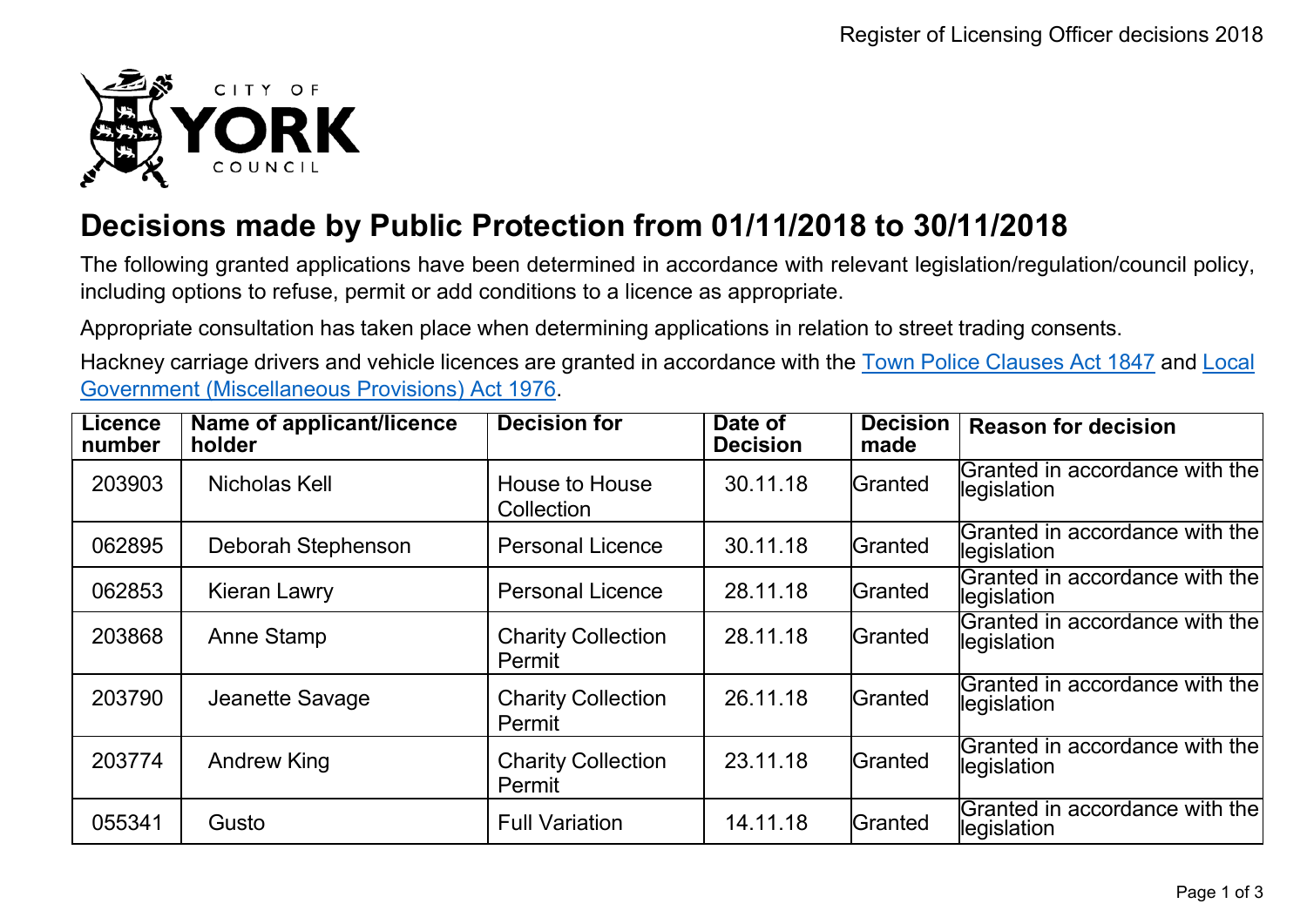Register of Licensing Officer decisions 2018

| <b>Licence</b><br>number | Name of applicant/licence<br>holder  | <b>Decision for</b>                                          | Date of<br><b>Decision</b> | <b>Decision</b><br>made | <b>Reason for decision</b>                     |
|--------------------------|--------------------------------------|--------------------------------------------------------------|----------------------------|-------------------------|------------------------------------------------|
| 057510                   | Valhalla                             | <b>Full Variation</b>                                        | 13.11.18                   | Granted                 | Granted in accordance with the<br>llegislation |
| 062537                   | Lidl                                 | <b>New Premises Grant</b>                                    | 13.11.18                   | Granted                 | Granted in accordance with the<br>legislation  |
| 062592                   | Kopinath Kalanathan                  | <b>New Premises Grant</b>                                    | 17.11.2018                 | Granted                 | Granted in accordance with the<br>legislation  |
| 023101                   | Sutlers (Under the<br>Influence Ltd) | <b>Full Variation</b>                                        | 13.11.2018                 | Granted                 | Granted in accordance with the<br>legislation  |
| 203770                   | Gill Dean                            | <b>Charity Collection</b><br>Permit                          | 23.11.18                   | Granted                 | Granted in accordance with the<br>legislation  |
| 203712                   | David Fotheringham                   | <b>Charity Collection</b><br>Permit                          | 20.11.18                   | Granted                 | Granted in accordance with the<br>legislation  |
| 062792                   | <b>Elliott Hardey</b>                | <b>Personal Licence</b>                                      | 16.11.18                   | Granted                 | Granted in accordance with the<br>llegislation |
| 062791                   | Daniel Wheatley                      | <b>Personal Licence</b>                                      | 16.11.18                   | Granted                 | Granted in accordance with the<br>llegislation |
| 062789                   | <b>Andrew Funnell</b>                | <b>Personal Licence</b>                                      | 16.11.18                   | Granted                 | Granted in accordance with the<br>llegislation |
| 062790                   | <b>James Stuart Kirk</b>             | <b>Personal Licence</b>                                      | 16.11.18                   | Granted                 | Granted in accordance with the<br>legislation  |
| 203652                   | <b>Gemma Hewitt</b>                  | <b>Charity Collection</b><br>Permit                          | 16.11.18                   | Granted                 | Granted in accordance with the<br>legislation  |
| 062757                   | <b>Jonathan Stubbs</b>               | <b>Personal Licence</b>                                      | 16.11.18                   | Granted                 | Granted in accordance with the<br>llegislation |
| 062754                   | <b>Daniel Gardiner</b>               | <b>Personal Licence</b>                                      | 16.11.18                   | Granted                 | Granted in accordance with the<br>llegislation |
| 062735                   | <b>Alice Mary Tones</b>              | <b>Personal Licence</b>                                      | 08.11.18                   | Granted                 | Granted in accordance with the<br>legislation  |
| 230491                   | Nicola Moorcroft                     | <b>Charity Collection</b><br>Permit                          | 08.11.18                   | Granted                 | Granted in accordance with the<br>legislation  |
| 062724                   | <b>Charlotte Hopson</b>              | <b>Skin Percing</b><br>Registration -<br><b>Practitioner</b> | 07.11.18                   | Granted                 | Granted in accordance with the<br>legislation  |